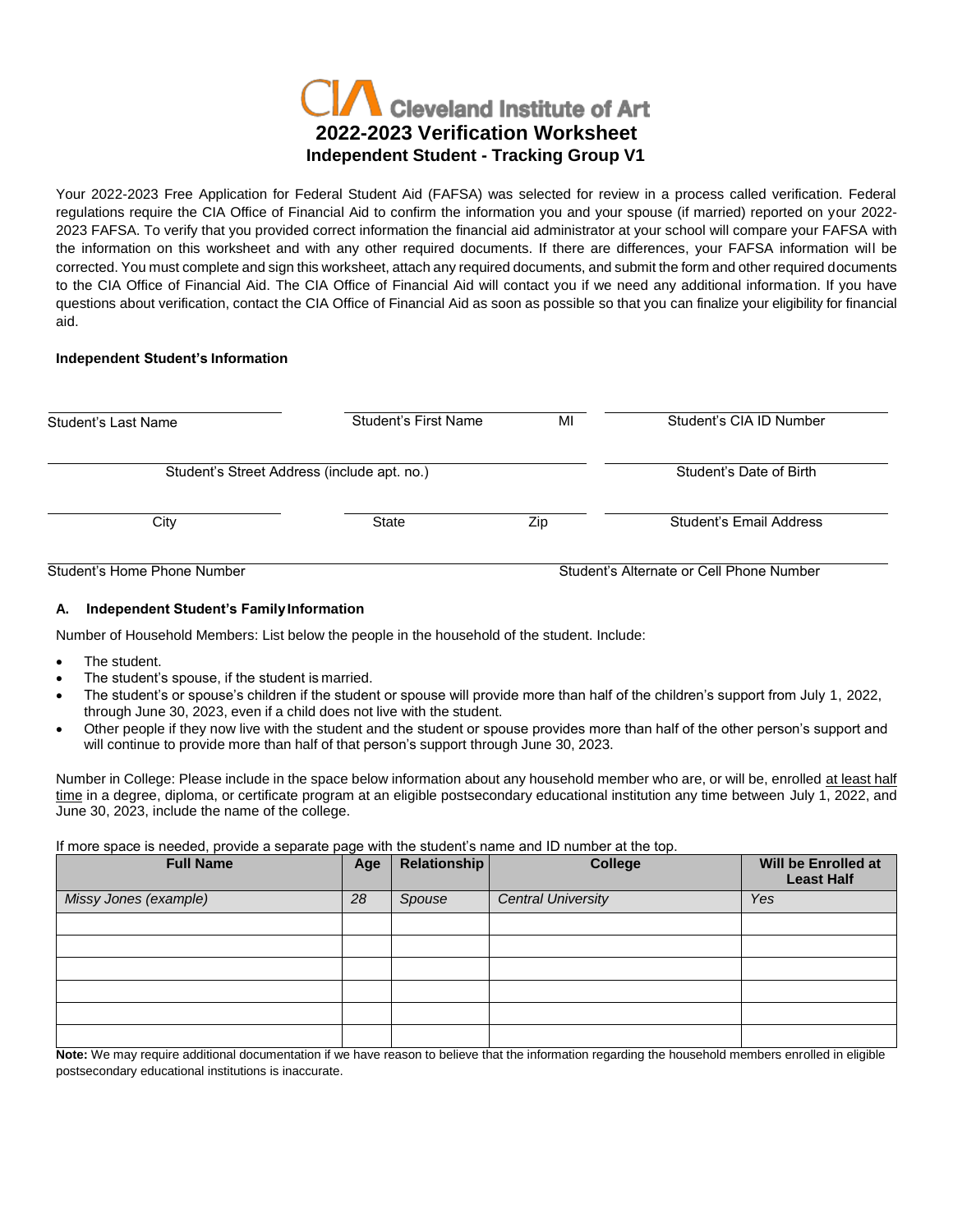## **B. Independent Student's Income Information to BeVerified**

#### **1. Tax Return Filers**

**Important Note:** The instructions below apply to the student and spouse, if the student is married. Notify the CIA Office of Financial Aid if the student or spouse filed separate IRS income tax returns for 2020 or had a change in marital status after December 31, 2020.

**Instructions:** Complete this section if the student and spouse filed or will file a 2020 IRS income tax return(s). The best way to verify income is by using the IRS Data Retrieval Tool (IRS DRT) that is part of *FAFSA on the Web* at FAFSA.gov. In most cases, no further documentation is needed to verify 2020 income information that was transferred into the student's FAFSA using the IRS DRT if that information was not changed by the FAFSA filer.

#### **Check the box that applies:**

 $\overline{a}$ 

The student has used the IRS DRT in *FAFSA on the Web* to transfer 2020 IRS income tax return information into the student's FAFSA.

The student has not yet used the IRS DRT in *FAFSA on the Web*, but will use the tool to transfer 2020 IRS income tax return information into the student's FAFSA.

The student and/or spouse is unable or chooses not to use the IRS DRT in *FAFSA* on the Web, and instead will provide the school with a **2020 IRS Tax Return Transcript(s) or a signed and dated photocopy of the 2020 IRS 1040 tax return and all schedules.**

#### A **2020 IRS Tax Return Transcript** may be obtained through:

- Get Transcript by Mail Go to [www.IRS.gov, u](http://www.irs.gov/)nder the Tools heading, click "Get a tax transcript." Click "Get Transcript by MAIL." Make sure to request the "IRS Tax Return Transcript" and *NOT* the "IRS Tax Account Transcript." The transcript is generally received within 10 business days from the IRS's receipt of the online request.
- Get Transcript ONLINE Go to [www.IRS.gov, u](http://www.irs.gov/)nder the Tools heading, click "Get a tax transcript." Click "Get Transcript ONLINE." Make sure to request the "IRS Tax Return Transcript" and *NOT* the "IRS Tax Account Transcript." To use the Get Transcript Online tool, the user must have (1) access to a valid email address, (2) a text-enabled mobile phone (pay-as-you-go plans cannot be used) in the user's name, and (3) specific financial account numbers (such as a credit card number or an account number for a home mortgage or auto loan). The transcript displays online upon successful completion of the IRS's two-step authentication.
- Telephone Request 1-800-908-9946. The transcript is generally received within 10 business days from the IRS's receipt of the online request.
- Paper Request Form Use the links to download IRS Form [4506T-EZ](https://www.irs.gov/pub/irs-pdf/f4506tez.pdf) or IRS Form [4506-T](https://www.irs.gov/pub/irs-pdf/f4506t.pdf). The transcript is generally received within 10 business days from the IRS's receipt of the online request.

When requesting a transcript, use the Social Security Number (or the IRS individual taxpayer identification number) and the date of birth of the first person listed on the 2020 IRS income tax return, and the address on file with the IRS (normally this will be the address used on the 2020 IRS income tax return).

In most cases, for electronic tax return filers, 2020 IRS income tax return information is available for the IRS DRT or the IRS Tax Return Transcript within 2–3 weeks after the 2020 electronic IRS income tax return has been accepted by the IRS. Generally, for filers of 2020 paper IRS income tax returns, the 2020 IRS income tax information is available for the IRS DRT or the IRS Tax Return Transcript within 6-8 weeks after the 2020 paper IRS income tax return has been received by the IRS. **Contact the CIA Office of Financial Aid if more information is needed about using the IRS DRT or obtaining an IRS Tax Return Transcript.**

If the student and spouse filed separate 2020 IRS income tax returns, the IRS DRT cannot be used and the **2020 IRS Tax Return Transcript(s)** must be provided for each.

Check here if a **2020 IRS Tax Return Transcript(s)** is provided.

Check here if a **2020 IRS Tax Return Transcript(s)** will be provided later.

Check here if a **signed and dated copy of the 2020 IRS 1040 tax** r**eturn and all schedules** will be provided.